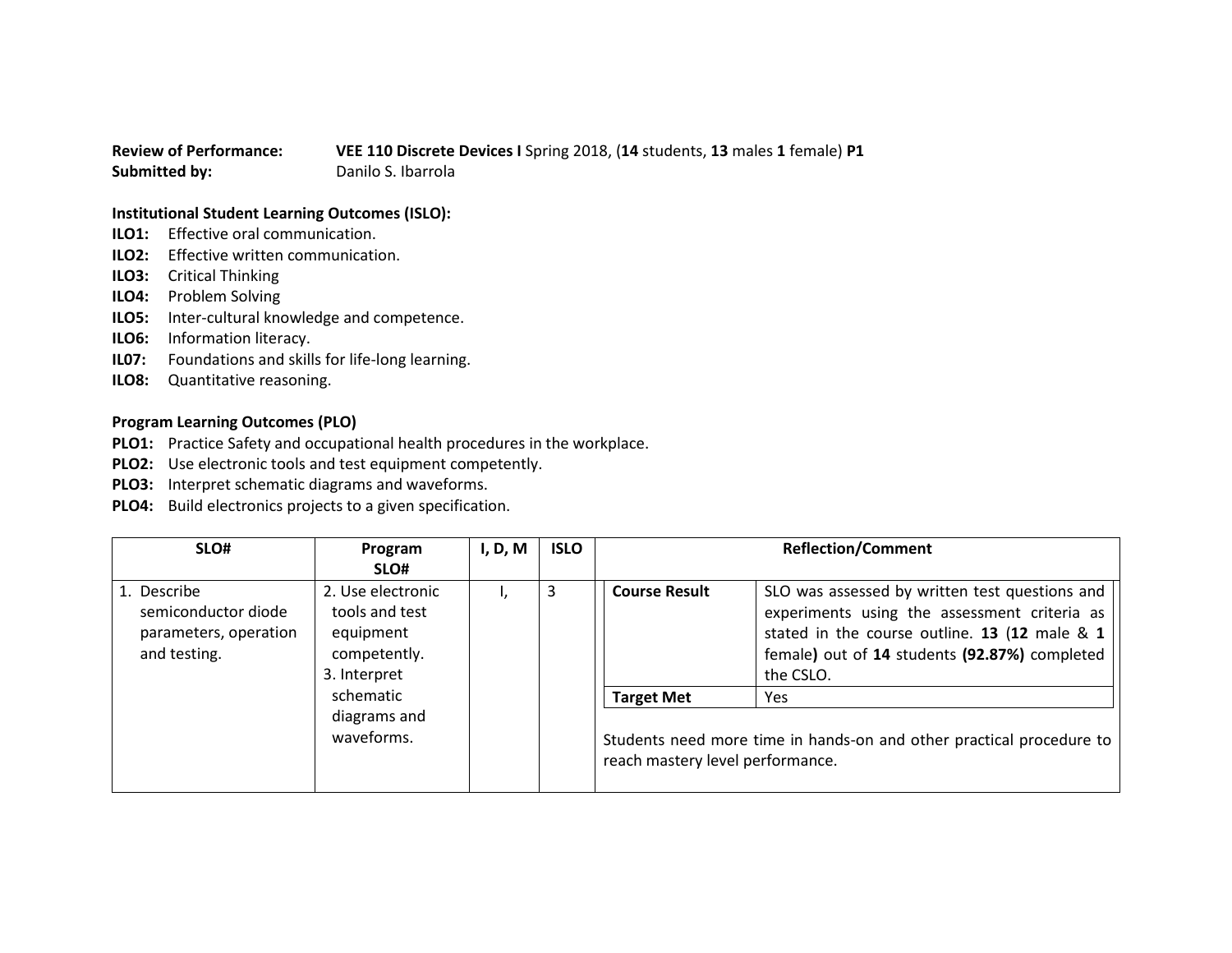| 2. Familiarize in bipolar<br>transistor parameters,<br>operation and testing.                                | 2. Use electronic<br>tools and test<br>equipment<br>competently.<br>3. Interpret<br>schematic<br>diagrams and<br>waveforms. | I, D | 3 | <b>Course Result</b><br><b>Target Met</b>                                     | SLO was assessed using hands-on experiment and<br>written test questions using the assessment<br>criteria as stated in the course outline. Students<br>were able to familiarize themselves in bipolar<br>transistor parameters, operation and testing. 12<br>(11 male & 1 female) out of 14 students (85.71%)<br>completed the CSLO.<br>Yes                                                                    |
|--------------------------------------------------------------------------------------------------------------|-----------------------------------------------------------------------------------------------------------------------------|------|---|-------------------------------------------------------------------------------|----------------------------------------------------------------------------------------------------------------------------------------------------------------------------------------------------------------------------------------------------------------------------------------------------------------------------------------------------------------------------------------------------------------|
|                                                                                                              |                                                                                                                             |      |   | reach mastery level performance.                                              | Students need more time in hands-on and other practical procedure to                                                                                                                                                                                                                                                                                                                                           |
| 3. Recognize Field effect<br>Transistor (FET)<br>parameters, operation<br>and testing.                       | 2. Use electronic<br>tools and test<br>equipment<br>competently.<br>3. Interpret<br>schematic<br>diagrams and<br>waveforms. | I, D | 3 | <b>Course Result</b><br><b>Target Met</b><br>reach mastery level performance. | SLO was assessed using hands-on experiment and<br>written test questions using the assessment<br>criteria as stated in the course outline. Students<br>were able to recognize Field effect Transistor<br>(FET) parameters, operation and testing. 11 (10<br>male & 1 female) out of 14 students (78.57%)<br>completed the CSLO.<br>Yes<br>Students need more time in hands-on and other practical procedure to |
| 4. Describe Metal Oxide<br><b>Field Effect Transistor</b><br>(MOSFET) parameters,<br>operations and testing. | 2. Use electronic<br>tools and test<br>equipment<br>competently.<br>3. Interpret<br>schematic<br>diagrams and<br>waveforms. | I, D | 3 | <b>Course Result</b><br><b>Target Met</b>                                     | SLO was assessed using hands-on experiment and<br>written test questions using the assessment<br>criteria as stated in the course outline. Students<br>were able to describe Metal Oxide Field Effect<br>Transistor (MOSFET) parameters, operations and<br>testing. 12 (11 male & 1 female) out of 14<br>students (85.71%) completed the CSLO.<br>Yes                                                          |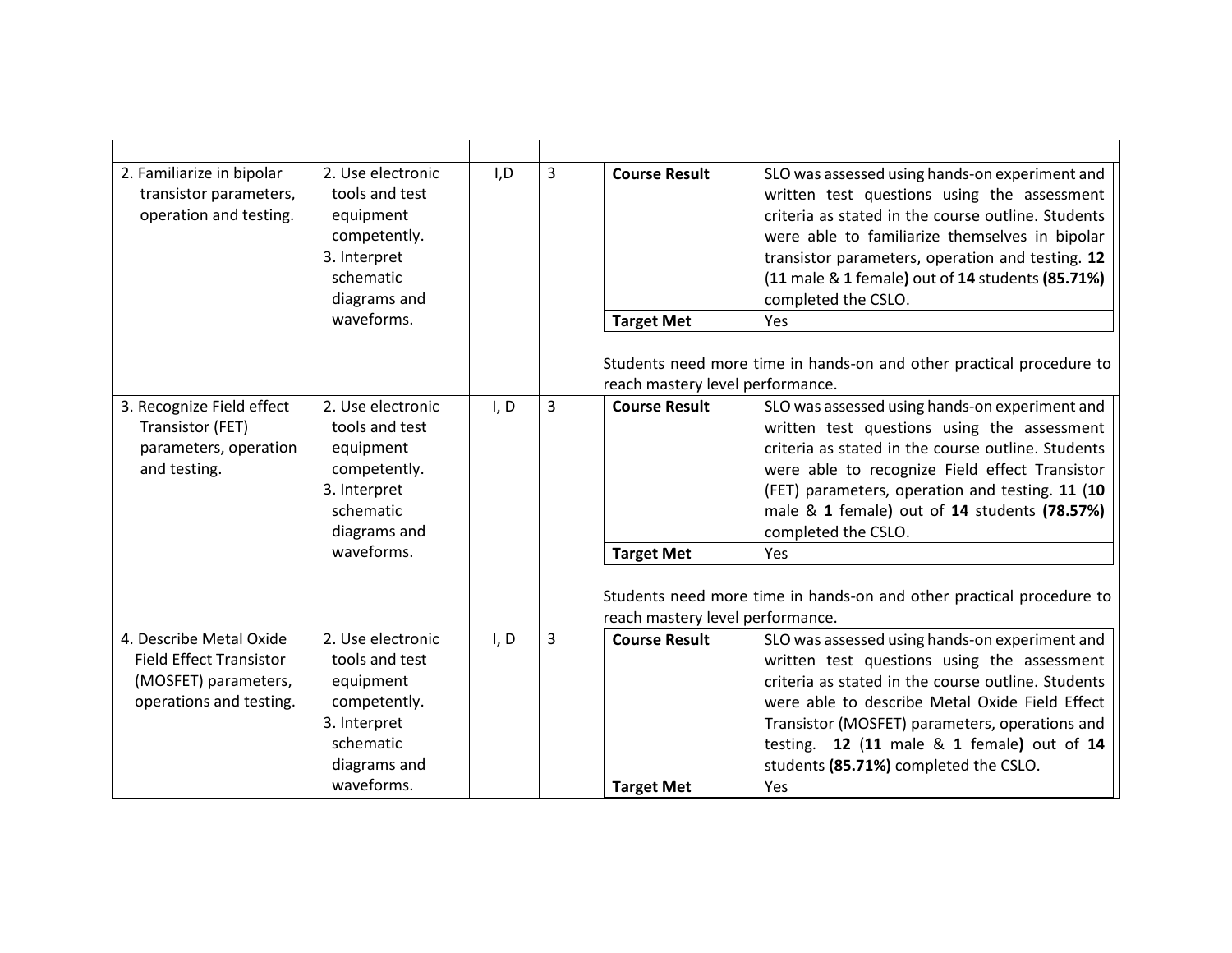|                                                                                                                                                                                                                |                                                                                               |                      |                                                                                                                                                                                                                                                                                                                                | reach mastery level performance. | Students need more time in hands-on and other practical procedure to                                                                                                                                                                                                                 |
|----------------------------------------------------------------------------------------------------------------------------------------------------------------------------------------------------------------|-----------------------------------------------------------------------------------------------|----------------------|--------------------------------------------------------------------------------------------------------------------------------------------------------------------------------------------------------------------------------------------------------------------------------------------------------------------------------|----------------------------------|--------------------------------------------------------------------------------------------------------------------------------------------------------------------------------------------------------------------------------------------------------------------------------------|
| 5. Observe DC power<br>supply operation.                                                                                                                                                                       | 2. Use electronic<br>tools and test<br>equipment<br>competently.<br>3. Interpret<br>schematic | I, D,                | 3                                                                                                                                                                                                                                                                                                                              | <b>Course Result</b>             | SLO was assessed using hands-on experiment and<br>written test questions using the assessment<br>criteria as stated in the course outline. Students<br>were able to observe DC power supply operation.<br>12 (11 male & 1 female) out of 14 students<br>(85.71%) completed the CSLO. |
|                                                                                                                                                                                                                | diagrams and                                                                                  |                      |                                                                                                                                                                                                                                                                                                                                | <b>Target Met</b>                | <b>Yes</b>                                                                                                                                                                                                                                                                           |
|                                                                                                                                                                                                                | waveforms.                                                                                    |                      |                                                                                                                                                                                                                                                                                                                                | reach mastery level performance. | Students need more time in hands-on and other practical procedure to                                                                                                                                                                                                                 |
| I, D<br>6. Observe Integrated<br>2. Use electronic<br>Circuit (IC) regulator<br>tools and test<br>and voltage doublers<br>equipment<br>operation.<br>competently.<br>3. Interpret<br>schematic<br>diagrams and | 4, 6, 7                                                                                       | <b>Course Result</b> | SLO was assessed using hands-on experiment and<br>written test questions using the assessment<br>criteria as stated in the course outline. Students<br>were able to observe Integrated Circuit (IC)<br>regulator and voltage doublers operation. 12 (11<br>male & 1 female) out of 14 students (85.71%)<br>completed the CSLO. |                                  |                                                                                                                                                                                                                                                                                      |
|                                                                                                                                                                                                                | waveforms.                                                                                    |                      |                                                                                                                                                                                                                                                                                                                                | <b>Target Met</b>                | <b>Yes</b>                                                                                                                                                                                                                                                                           |
|                                                                                                                                                                                                                |                                                                                               |                      |                                                                                                                                                                                                                                                                                                                                | reach mastery level performance. | Students need more time in hands-on and other practical procedure to                                                                                                                                                                                                                 |